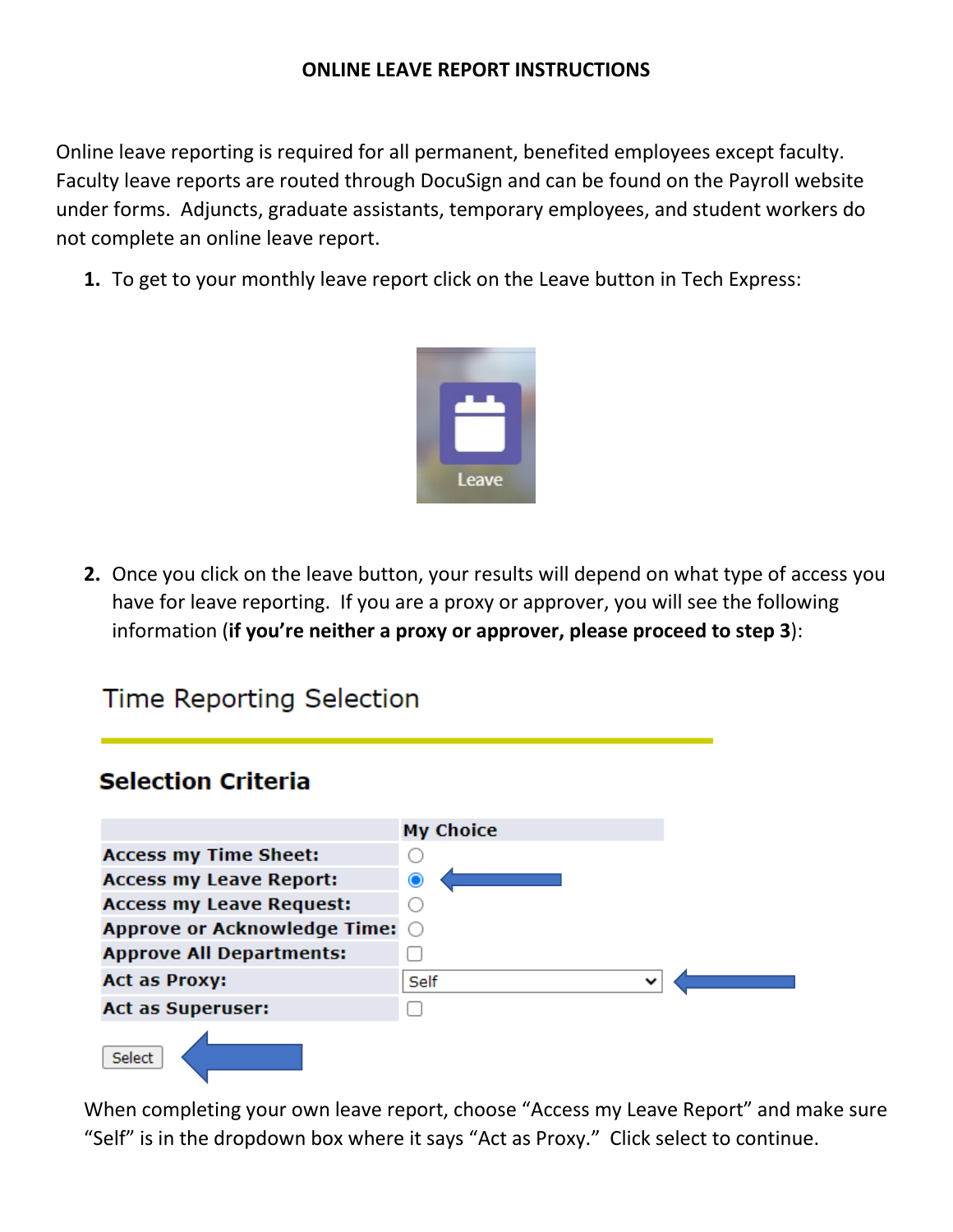**3.** Most employees will only have one choice when they get to the leave report selection but if you've had a change in position or organizational code in the last two years, you should have more than one job/position choice. (The old position is there so you can view your prior leave reports. These stay on the web for two years.) You will click "My Choice" and use the dropdown box next to your current job to access your current leave report and then click on the leave report button to continue.

# Leave Report Selection



\*\*IMPORTANT: Please be aware that Banner will populate the current month's leave report as the top choice in the dropdown box. Example: If you need to complete your September leave report but it's October 1, make sure you use the drop down to get to your September leave report or you will accidentally fill out the leave report for October.

**4.** The leave reports for administrative employees and clerical and support employees have a few differences. If you are an administrative employee, please proceed to step 4a. If you are a C&S employee please proceed to step 4b.

# **4a**. **Administrative employees**

Administrative employees will see the following choices for reporting leave:

| Earning           |
|-------------------|
| Annual Leave      |
| Sick Leave        |
| Bereavement Leave |
| Jury Duty         |
| Military Leave    |
| Leave Without Pay |
| Other Paid Time   |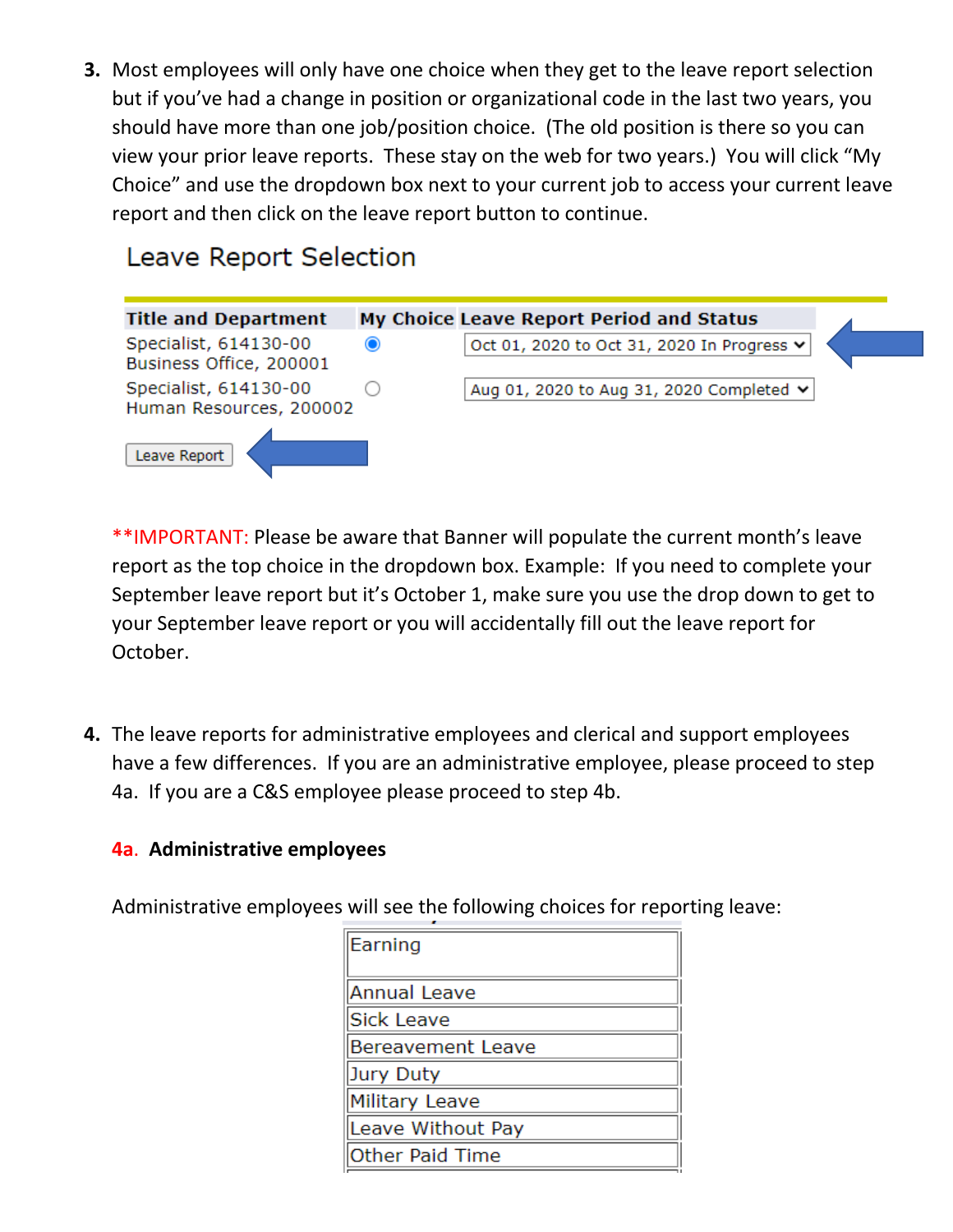Administrative employees need to report all leave that is used. To report leave taken, go to the correct day on the leave report and click on the "Enter Hours" link that is on the same line as the appropriate type of leave.

| Earning      | Total<br><b>Hours</b> | <b>Total</b><br>Units | <b>Sunday</b><br>Nov 08, 2020 | Monday<br>Nov 09, 2020 |  |
|--------------|-----------------------|-----------------------|-------------------------------|------------------------|--|
| Annual Leave |                       |                       | Enter Hours                   | Enter Hours            |  |

Once you click on the link you will see this block above the leave report:



Enter the number of hours used in the box next to "Hours" and click "Save." The hours used will then show up on the leave report. If for some reason you need to change the hours prior to submitting for approval, you can change what you typed in the box and hit "Save" again. If you've already moved on to something else and realize you need to make a change, just click on the hours you originally reported for that day to return to the above block to make corrections. Be sure to click "Save" when finished with corrections.

If you need to enter the same number of hours for multiple days, you can click the "Copy" button after you have entered the number of hours and you will see this:

| Sunday<br>Nov 01, 2020 | Monday<br>Nov 02, 2020 | Tuesday<br>Nov 03, 2020 | Wednesday<br>Nov 04, 2020 | Thursday<br>Nov 05, 2020 | Friday<br>Nov 06, 2020 | Saturday<br>Nov 07, 2020 |
|------------------------|------------------------|-------------------------|---------------------------|--------------------------|------------------------|--------------------------|
|                        |                        |                         |                           |                          |                        |                          |
| Sunday<br>Nov 08, 2020 | Monday<br>Nov 09, 2020 | Tuesday<br>Nov 10, 2020 | Wednesday<br>Nov 11, 2020 | Thursday<br>Nov 12, 2020 | Friday<br>Nov 13, 2020 | Saturday<br>Nov 14, 2020 |
|                        |                        |                         |                           |                          |                        |                          |
| Sunday<br>Nov 15, 2020 | Monday<br>Nov 16, 2020 | Tuesday<br>Nov 17, 2020 | Wednesday<br>Nov 18, 2020 | Thursday<br>Nov 19, 2020 | Friday<br>Nov 20, 2020 | Saturday<br>Nov 21, 2020 |
|                        |                        |                         |                           |                          |                        |                          |
| Sunday<br>Nov 22, 2020 | Monday<br>Nov 23, 2020 | Tuesday<br>Nov 24, 2020 | Wednesday<br>Nov 25, 2020 | Thursday<br>Nov 26, 2020 | Friday<br>Nov 27, 2020 | Saturday<br>Nov 28, 2020 |
|                        |                        |                         |                           |                          |                        |                          |
| Sunday<br>Nov 29, 2020 | Monday<br>Nov 30, 2020 |                         |                           |                          |                        |                          |
|                        |                        |                         |                           |                          |                        |                          |
| Leave Report Copy      |                        |                         |                           |                          |                        |                          |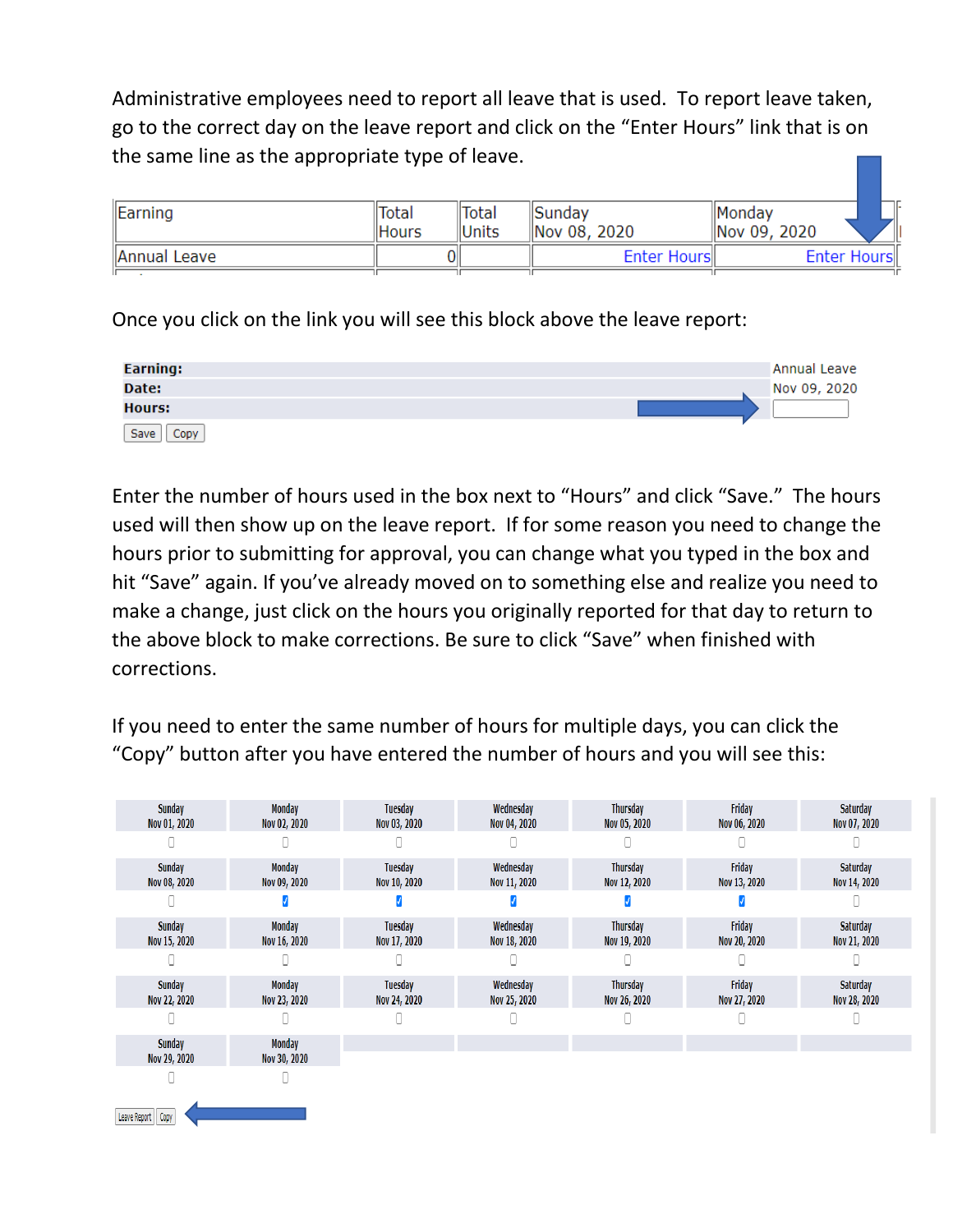Check each box that you would like to copy the hours to and then click "Copy" at the bottom of the screen. You will get a message at the top of the page that says "Your hours have been copied successfully." Click the "Leave Report" button to return to your leave report.

When leave report is complete (at the end of the month), click "Submit for Approval."



\*\*IMPORTANT: Please be aware that clicking the "Submit for Approval" button more than once will cause a submit error which can only be cleared by the payroll person who monitors leave reports. Please be mindful when clicking this button to avoid unnecessary errors.

\*\*IMPORTANT: Administrative employees must submit a leave report even if no leave is taken. If no leave is taken, enter the number zero on any annual leave line and then click "Submit for Approval."

| Earning                | Total<br>Hours | Total<br>Units | Sunday<br>Nov 01, 2020 | Monday<br>Nov 02, 2020 |
|------------------------|----------------|----------------|------------------------|------------------------|
| Annual Leave           | D              |                | <b>Enter Hours</b>     |                        |
| Sick Leave             | 0              |                | Enter Hours            | Enter Hours            |
| Bereavement Leave      | 0              |                | Enter Hours            | Enter Hours            |
| Jury Duty              | 0              |                | <b>Enter Hours</b>     | Enter Hours            |
| Military Leave         | 0              |                | Enter Hours            | Enter Hours            |
| Leave Without Pay      | 0              |                | <b>Enter Hours</b>     | Enter Hours            |
| <b>Other Paid Time</b> | 0              |                | <b>Enter Hours</b>     | Enter Hours            |
| Total Hours:           | $\Omega$       |                | 0                      |                        |
| Total Units:           |                | 0              | $\overline{0}$         | $\boldsymbol{0}$       |

Position Selection | Comments | Preview | Submit for Approval Restart | Next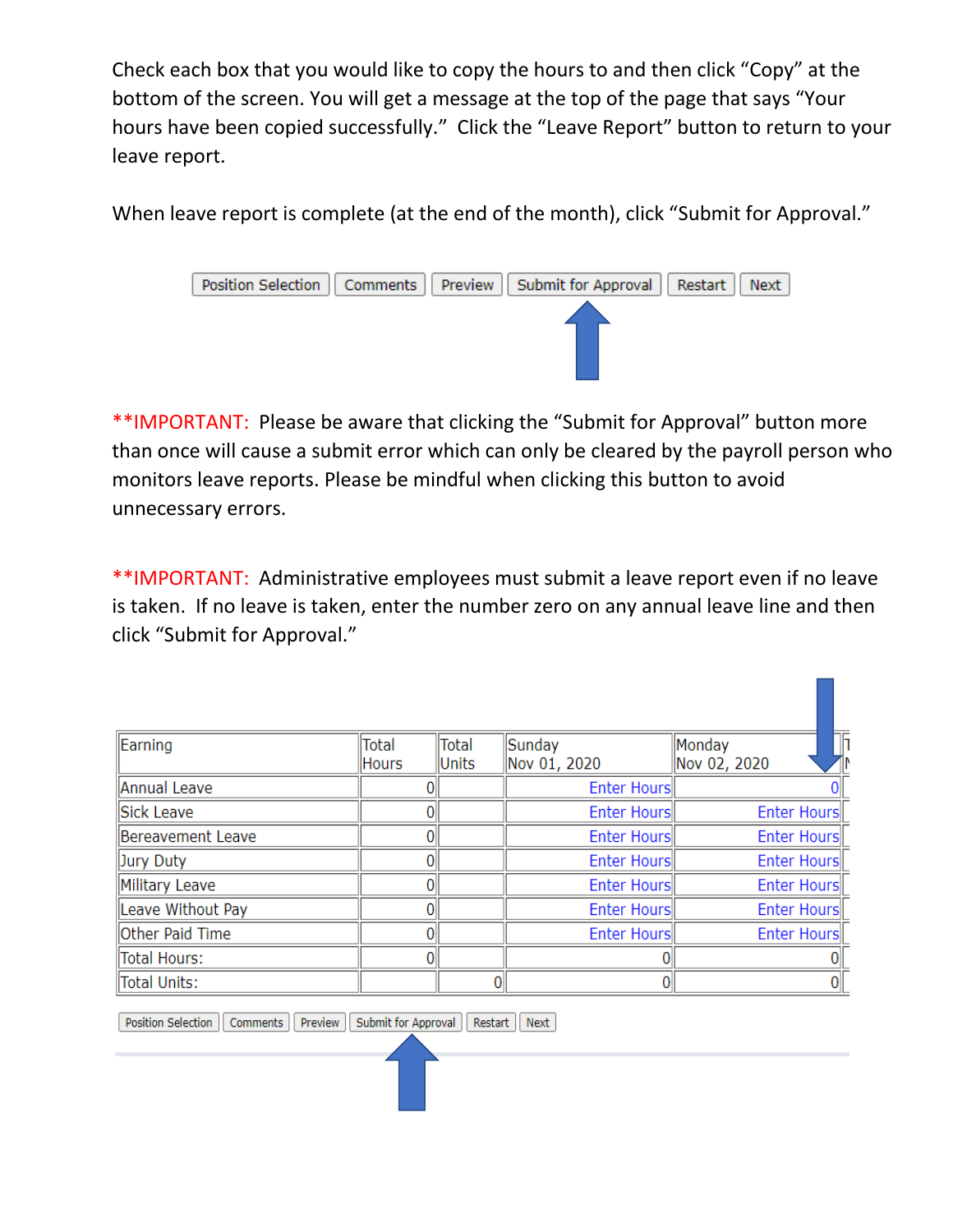Please proceed to step 5 for further information about leave reports.

#### **4b. Clerical and Support Employees**

Clerical and support employees will see the following choices for reporting leave:

| Earning                  |
|--------------------------|
| Regular Hours Worked     |
| <b>Annual Leave</b>      |
| <b>Sick Leave</b>        |
| Holiday Pay              |
| Overtime 1.0             |
| Overtime 1.5             |
| Comp 1.0                 |
| Comp 1.5                 |
| Compensatory Time Taken  |
| <b>Bereavement Leave</b> |
| Jury Duty                |
| <b>Military Leave</b>    |
| Leave Without Pay        |
| <b>Other Paid Time</b>   |

Clerical and support employees need to report all leave that is used and all regular hours that are worked. It's also possible that C&S employees may be reporting comp and/or overtime.

To report leave taken and/or hours worked, go to the correct day on the leave report and click on the "Enter Hours" link that is on the same line as the appropriate type of leave/earning.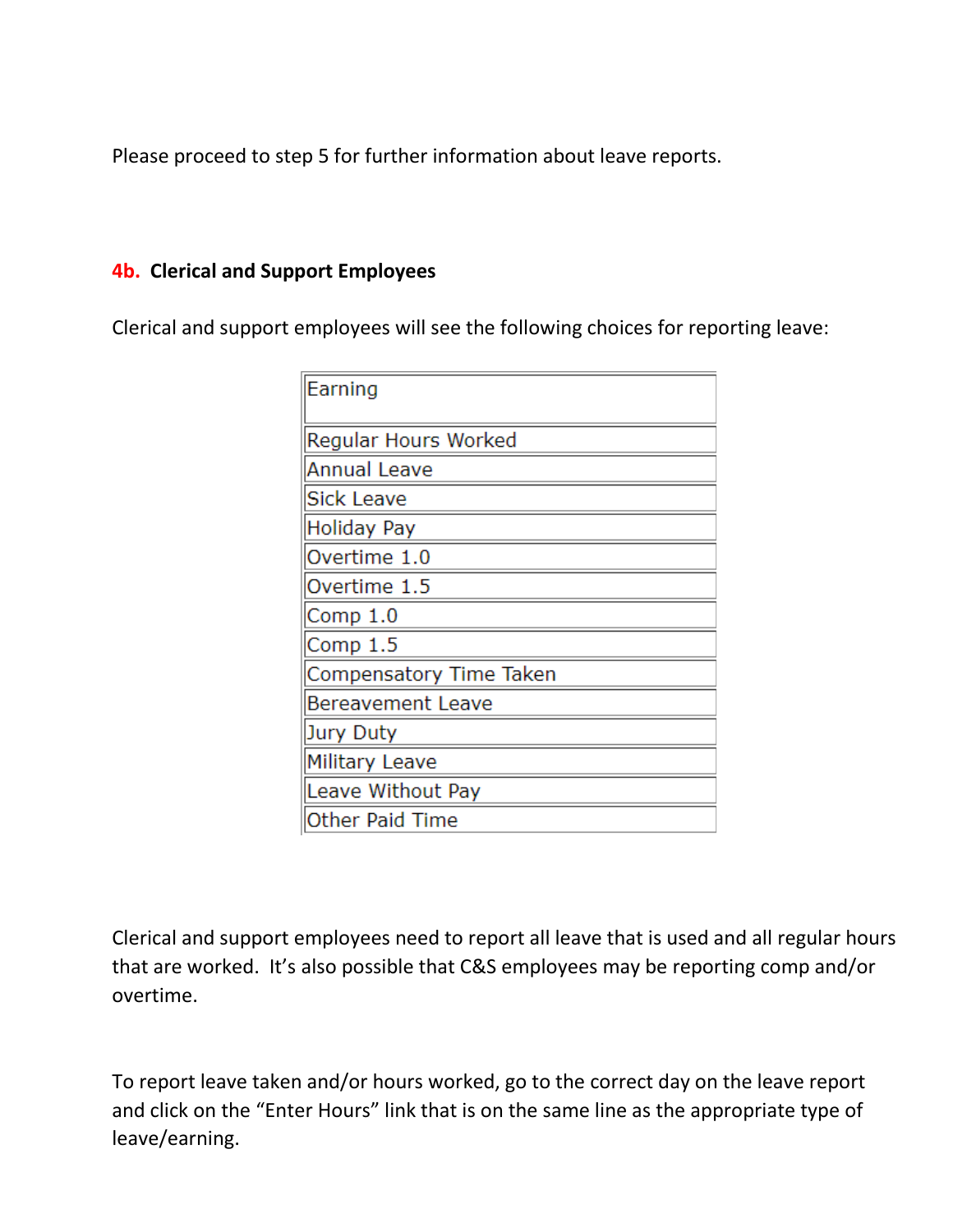| Earning      | <b>Total</b> | Total        | <b>Sunday</b> | <b>Monday</b> |   |
|--------------|--------------|--------------|---------------|---------------|---|
|              | <b>Hours</b> | <b>Units</b> | Nov 08, 2020  | Nov 09, 2020  | Ш |
| Annual Leave |              |              | Enter Hours   | Enter Hours   |   |
|              |              |              |               |               |   |

Once you click on the link you will see this block above the leave report:

| Earning:      | Annual Leave |
|---------------|--------------|
| Date:         | Nov 09, 2020 |
| <b>Hours:</b> |              |
| Save<br>Copy  |              |

Enter the number of hours used in the box next to "Hours" and click "Save." The hours used will then show up on the leave report. If for some reason you need to change the hours prior to submitting for approval, you can change what you typed in the box and hit "Save" again. If you've already moved on to something else and realize you need to make a change, just click on the hours you originally reported for that day to return to the above block to make corrections. Be sure to click "Save" when finished with corrections.

If you need to enter the same number of hours for multiple days, you can click the "Copy" button after you have entered the number of hours and you will see this:

| Sunday<br>Nov 01, 2020 | Monday<br>Nov 02, 2020 | Tuesday<br>Nov 03, 2020 | Wednesday<br>Nov 04, 2020 | Thursday<br>Nov 05, 2020 | Friday<br>Nov 06, 2020 | Saturday<br>Nov 07, 2020 |
|------------------------|------------------------|-------------------------|---------------------------|--------------------------|------------------------|--------------------------|
|                        |                        |                         |                           |                          |                        |                          |
| Sunday<br>Nov 08, 2020 | Monday<br>Nov 09, 2020 | Tuesday<br>Nov 10, 2020 | Wednesday<br>Nov 11, 2020 | Thursday<br>Nov 12, 2020 | Friday<br>Nov 13, 2020 | Saturday<br>Nov 14, 2020 |
|                        |                        |                         |                           |                          |                        |                          |
| Sunday<br>Nov 15, 2020 | Monday<br>Nov 16, 2020 | Tuesday<br>Nov 17, 2020 | Wednesday<br>Nov 18, 2020 | Thursday<br>Nov 19, 2020 | Friday<br>Nov 20, 2020 | Saturday<br>Nov 21, 2020 |
|                        |                        |                         |                           |                          |                        |                          |
| Sunday<br>Nov 22, 2020 | Monday<br>Nov 23, 2020 | Tuesday<br>Nov 24, 2020 | Wednesday<br>Nov 25, 2020 | Thursday<br>Nov 26, 2020 | Friday<br>Nov 27, 2020 | Saturday<br>Nov 28, 2020 |
|                        |                        |                         |                           |                          |                        |                          |
| Sunday<br>Nov 29, 2020 | Monday<br>Nov 30, 2020 |                         |                           |                          |                        |                          |
|                        |                        |                         |                           |                          |                        |                          |
| Leave Report   Copy    |                        |                         |                           |                          |                        |                          |

Check each box that you would like to copy the hours to and then click "Copy" at the bottom of the screen. You will get a message at the top of the page that says "Your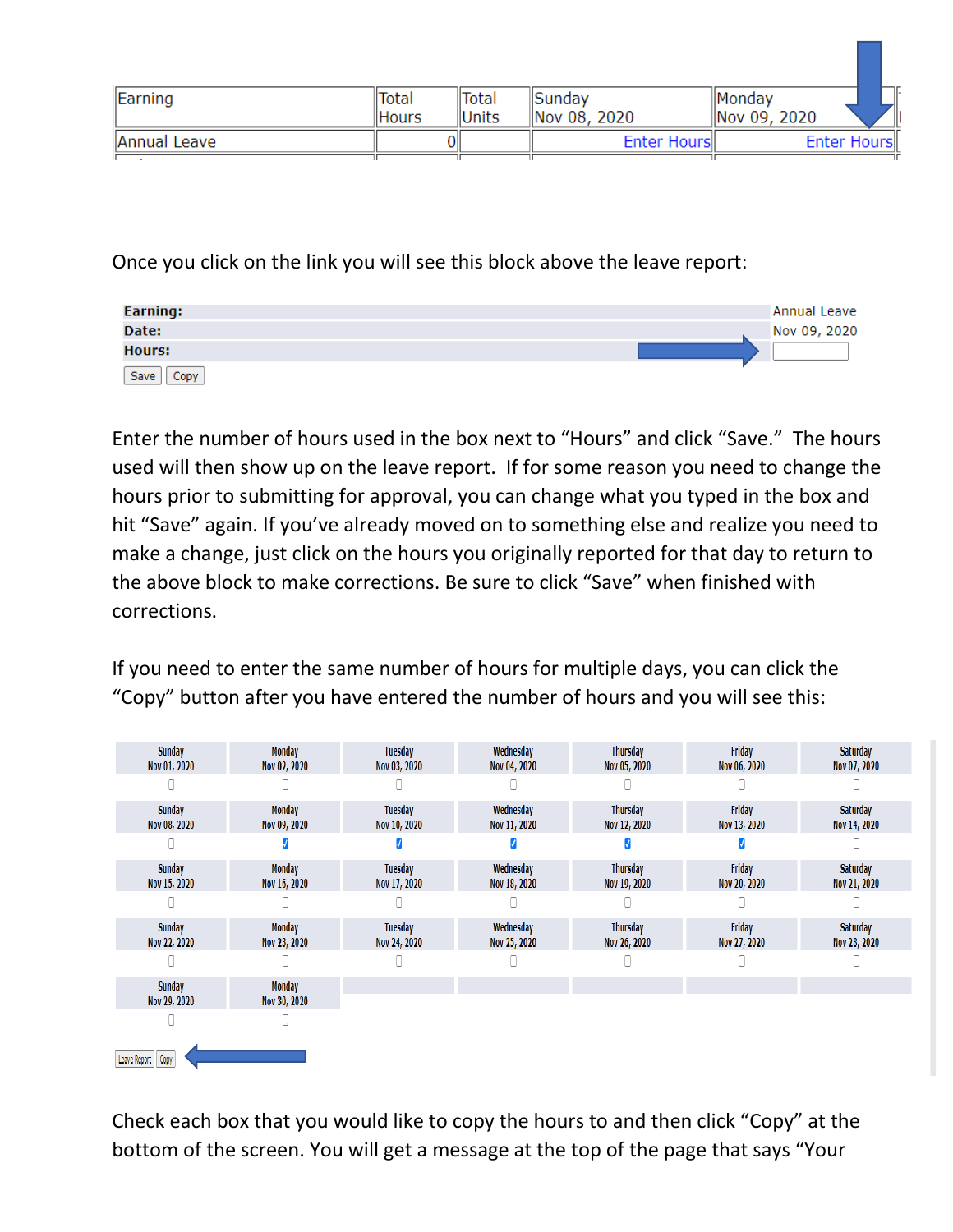hours have been copied successfully." Click the "Leave Report" button to return to your leave report.

## **What needs to be recorded on my leave report if I am a C&S employee?**

- A. All regular scheduled work hours that are worked should be reported as "Regular Hours Worked."
- B. All hours for Tech holidays should be reported as "Holiday Pay."
- C. All hours that will be paid Overtime should be recorded as Overtime 1.0 or Overtime 1.5. Overtime 1.0 is for any hours **worked** between 37.5 and 40 hours. Overtime 1.5 is for any hours **worked** over 40 hours.
	- A regular work week runs Monday through Sunday.
	- When calculating Overtime, holidays count as time worked but annual and sick days do not.
- D. All hours that will be accrued as Comp Time should be recorded as Comp 1.0 or Comp 1.5. Comp 1.0 is for any hours **worked** between 37.5 and 40 hours. Comp 1.5 is for any hours **worked** over 40 hours.
	- A regular work week runs Monday through Sunday.
	- When calculating Comp Time, holidays count as time worked but annual and sick days do not.
- E. Compensatory Time Taken is for recording any used comp time.

When leave report is complete (at the end of the month), click "Submit for Approval."



\*\*IMPORTANT: Please be aware that clicking the "Submit for Approval" button more than once will cause a submit error which can only be cleared by the payroll person who monitors leave reports. Please be mindful when clicking this button to avoid unnecessary errors.

\*\*IMPORTANT: When submitting your leave report you may see a message about insufficient leave. This is normal because of how regular hours worked is reported.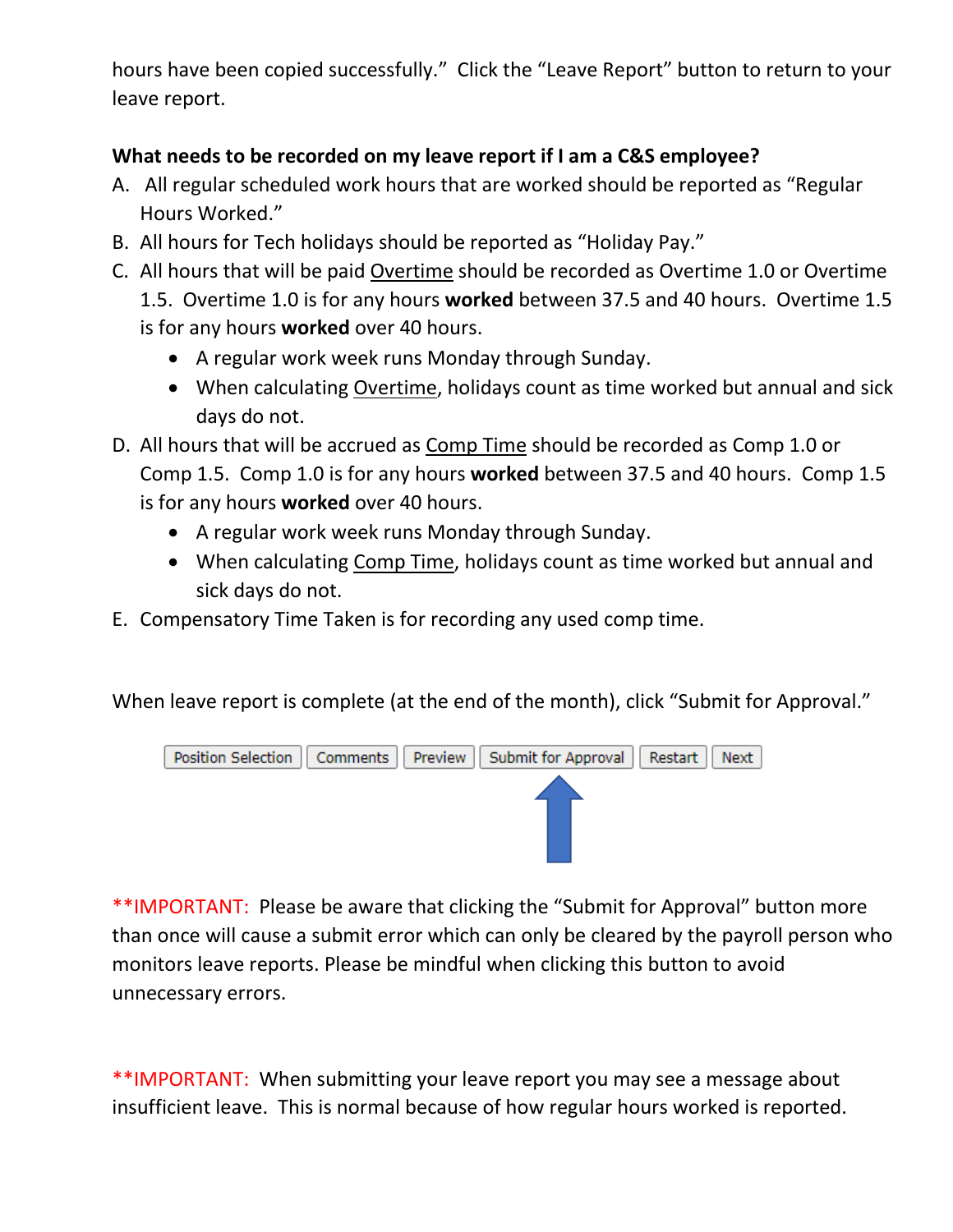- **5.** Other leave choices:
	- A. Military: Only used by those who may be on active military duty. (Refer to policy 618 for further information)
	- B. Jury: If you report jury duty on your leave report, please send back-up documentation (court attendance certificate) to payroll via email or campus mail. (Refer to policy 615 for further information)
	- C. Bereavement: When claiming bereavement leave, please put your relationship to the deceased in the comment section of the leave report. (Refer to policy 613 for further information)
	- D. Leave Without Pay: This is used if you are taking time off and you don't have leave to cover it.
	- E. Other Paid Time: This can be used for various reasons (Covid, inclement weather, individual departmental decisions) and will always need to be accompanied by an explanation in the "Comments" section of the leave report.
- **6.** Buttons: Underneath the leave report you will find a few buttons to choose from.
	- A. Position Selection: You will probably only have this button if you've changed positions in the last couple of years. It's not something you need to select since clicking it takes you back to where you first selected your leave report (see number 3).
	- B. Comments: Click on this button to record any comments that need to be made about your leave report. Be sure to save the comment once you've entered it.
	- C. Preview: This will give you an overview of your entire leave report. You can double check that you have entered the correct hours for the appropriate type of leave.
	- D. Submit for Approval: Only click this button one time once your leave report is completed and ready to submit for approval.
	- E. Restart: This button gives you the opportunity to start over with entering your leave. Once you click it, you will see a message saying "Restarting will delete all changes that you have made to your time record." You can then click the "Submit" button to restart or you can click "Cancel."
	- F. Next: This button will take you to the next seven days of your leave report since only seven days at a time are available on the screen for leave entry.
	- G. Previous: You will only see this button once you have used the "Next" button. It will take you back through your leave report.